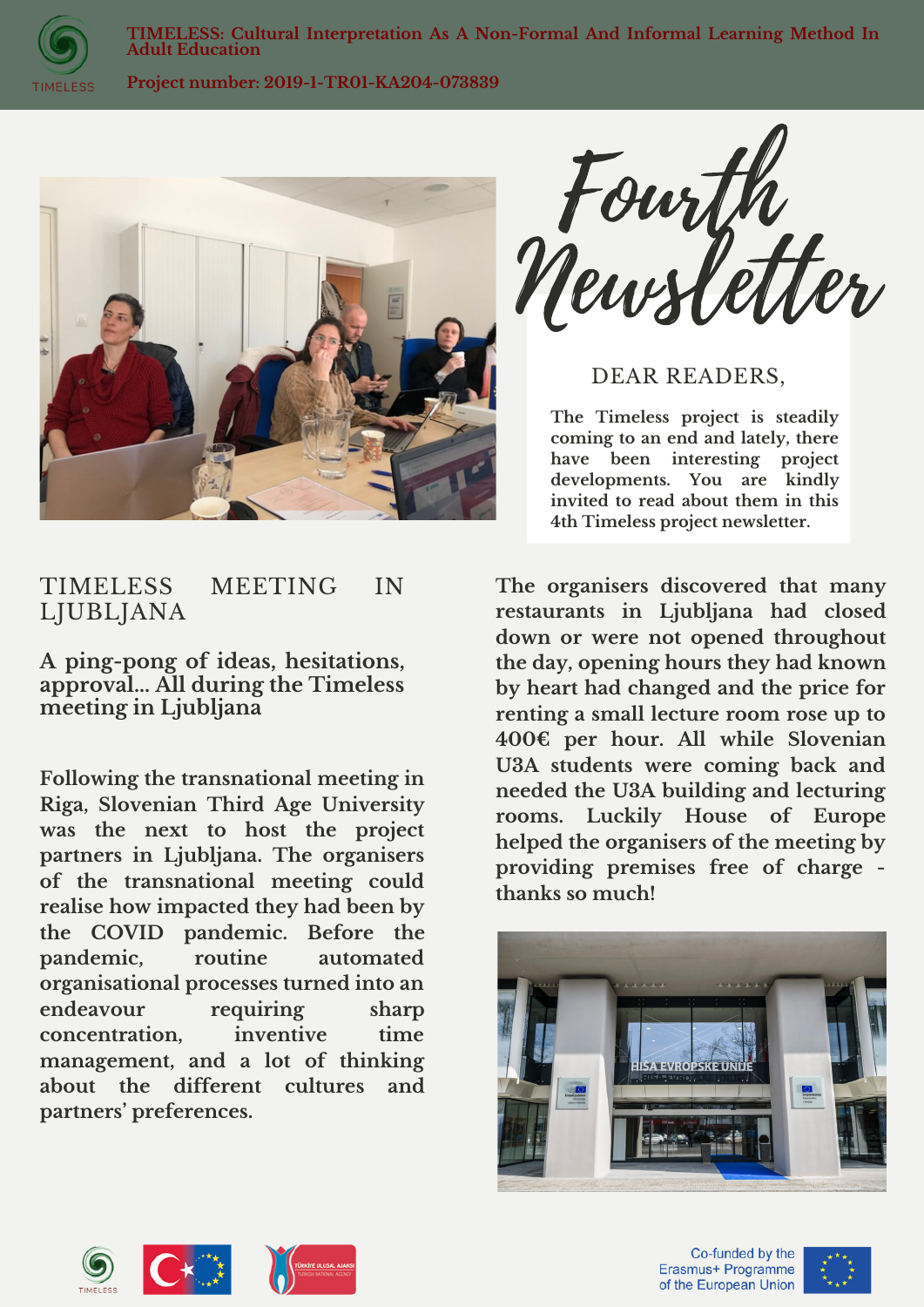**However, the working atmosphere at the project meeting was so good and the participants were so happy to meet again, that any difficulties were overcome. Once again the project partners became convinced that common creative processes - a pingpong of ideas, hesitations, and approvals - are only possible with social presence and online meetings are hardly good enough for transmitting the information. Digital technology should not be considered to be superior to in-person connection!**

**It is still a secret why - in relation to what the partners experienced working together in Ljubljana - Reiner Maria Rilke's novel The Notebooks of Malte Laurids Brigge came to mind. Rilke describes the many different, also painful, life experiences a poet needs before giving birth to a line, just one line of a poem.**

**But, it is a big but, the Timeless project partners were versatile and together they gave way to the "Dictionary of Art and Culture" containing concepts, words, sentences and examples of the cultural heritage across partners' countries.**

**They decided together on the final graphic design and pieces of the cultural heritage contributed to the Digital Book "Hidden Culture". They translated the book into native languages and made an overview of the accomplished tasks and those still to come, before they come together again, this time in Usak, Türkiye.**





**The digital book "Hidden Culture" will reveal:**

**Türkiye:**

- **Tarhana soup. Once a soup for poor people, it now heals body and soul;**
- **Kilim weaving- traditional weaving of rugs is an expression of life and soul;**
- **Zeybek are dancing on the ambers.**

**Spain:**

- **El Tio de Nadal- belongs to Catalonia, "shits" candies around Christmas;**
- **Saint Jord, the legend of Saint George and the dragon;**
- **La festa de la Castanyada.**